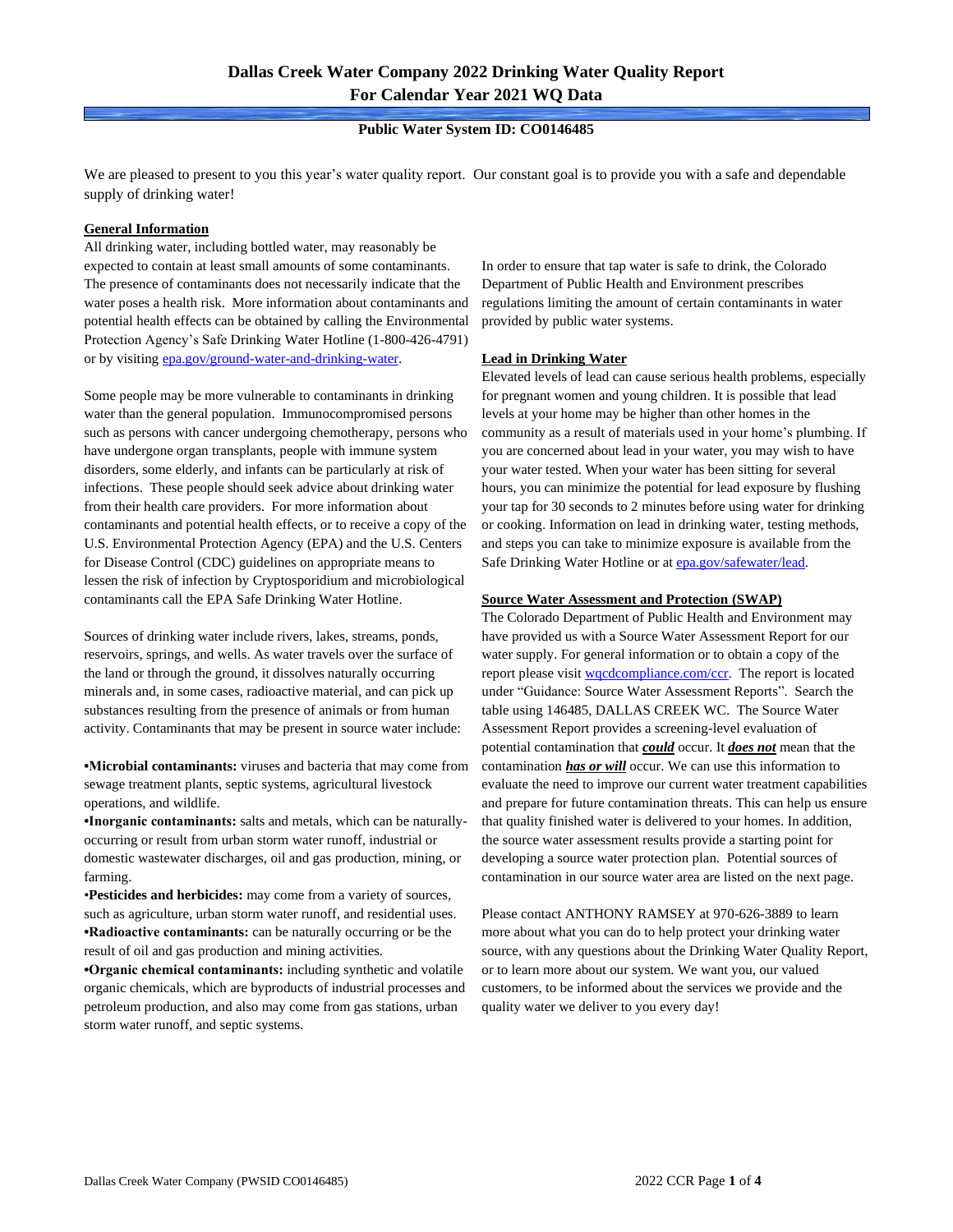# **Our Water Source**

| <b>Sources (Water Type - Source Type)</b>                 | <b>Potential Sources of Contamination</b>                                           |
|-----------------------------------------------------------|-------------------------------------------------------------------------------------|
| Infiltration Gallery No 1 on Dallas Creek (Surface Water) | Row crops, pasture/hay fields, forests, septic systems, oil/gas<br>wells, and roads |

### **Terms and Abbreviations**

- **Maximum Contaminant Level (MCL)** − The highest level of a contaminant allowed in drinking water.
- **Treatment Technique (TT)**  $A$  required process intended to reduce the level of a contaminant in drinking water.
- **Action Level (AL)** − The concentration of a contaminant which, if exceeded, triggers treatment and other regulatory requirements.
- **Maximum Residual Disinfectant Level (MRDL)** − The highest level of a disinfectant allowed in drinking water. There is convincing evidence that addition of a disinfectant is necessary for control of microbial contaminants.
- **Maximum Contaminant Level Goal (MCLG)** − The level of a contaminant in drinking water below which there is no known or expected risk to health. MCLGs allow for a margin of safety.
- **Maximum Residual Disinfectant Level Goal (MRDLG)** − The level of a drinking water disinfectant, below which there is no known or expected risk to health. MRDLGs do not reflect the benefits of the use of disinfectants to control microbial contaminants.
- **Violation** − Failure to meet a Colorado Primary Drinking Water Regulation.
- **Formal Enforcement Action** − Escalated action taken by the State (due to the risk to public health, or number or severity of violations) to bring a non-compliant water system back into compliance.
- **Variance and Exemptions (V/E)** − Department permission not to meet a MCL or treatment technique under certain conditions.
- **Gross Alpha (No Abbreviation)** − Gross alpha particle activity compliance value. It includes radium-226, but excludes radon 222, and uranium.
- **Picocuries per liter (pCi/L)** − Measure of the radioactivity in water.
- **Nephelometric Turbidity Unit (NTU)** − Measure of the clarity or cloudiness of water. Turbidity in excess of 5 NTU is just noticeable to the typical person.
- **Compliance Value** Single or calculated value used to determine if regulatory contaminant level (e.g. MCL) is met. Examples of calculated values are the 90<sup>th</sup> Percentile, Running Annual Average (RAA) and Locational Running Annual Average (LRAA).
- **Average (x-bar)** − Typical value.
- **Range (R)**  $-$  Lowest value to the highest value.
- **Sample Size (n)** − Number or count of values (i.e. number of water samples collected).
- **Parts per million = Milligrams per liter (ppm = mg/L)** − One part per million corresponds to one minute in two years or a single penny in \$10,000.
- **Parts per billion = Micrograms per liter (ppb = ug/L)** − One part per billion corresponds to one minute in 2,000 years, or a single penny in \$10,000,000.
- **Not Applicable**  $(N/A)$  Does not apply or not available.
- **Level 1 Assessment** A study of the water system to identify potential problems and determine (if possible) why total coliform bacteria have been found in our water system.
- **Level 2 Assessment** A very detailed study of the water system to identify potential problems and determine (if possible) why an E. coli MCL violation has occurred and/or why total coliform bacteria have been found in our water system on multiple occasions.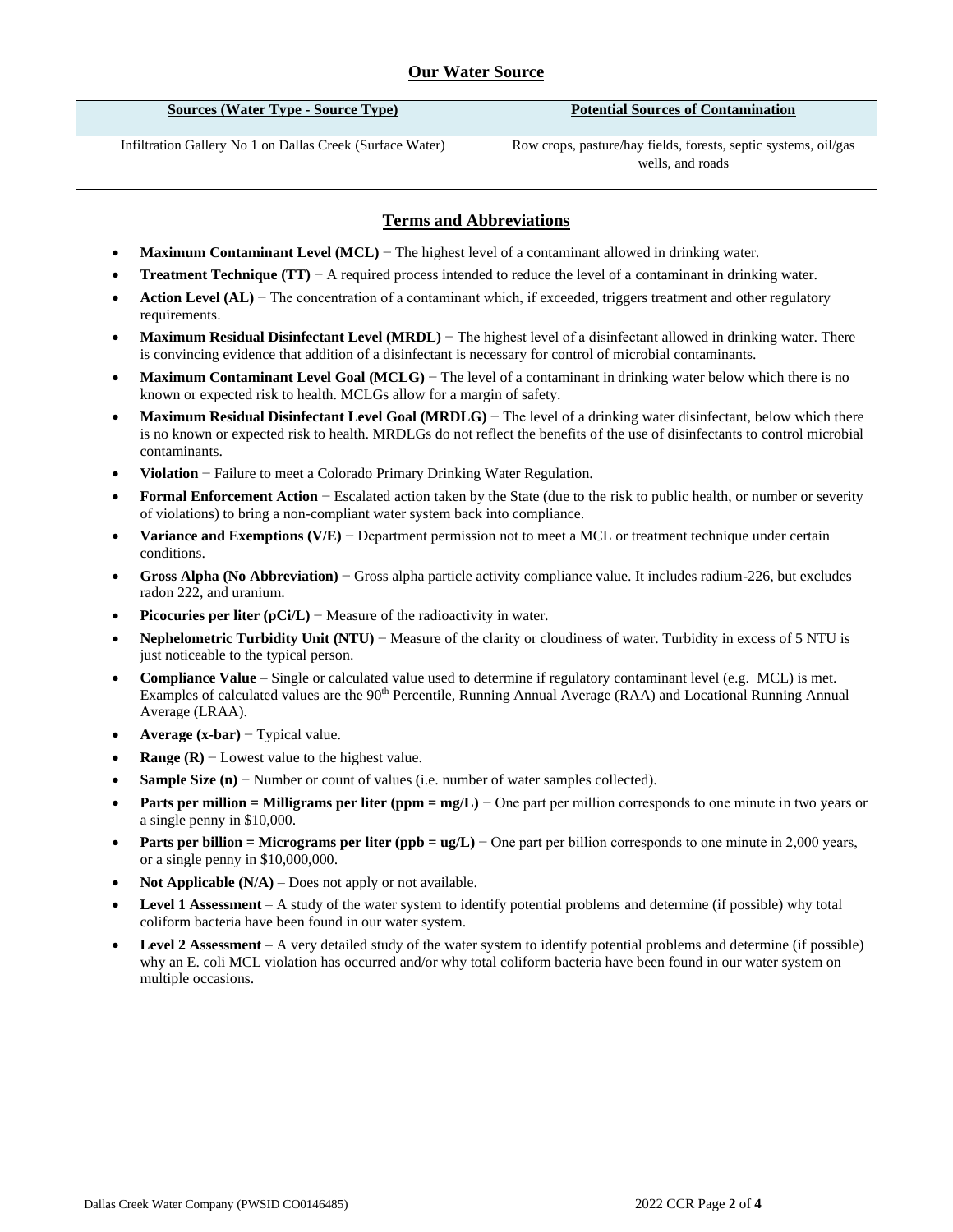### **Detected Contaminants**

Dallas Creek Water Company routinely monitors for contaminants in your drinking water according to Federal and State laws. The following tables show all detections found in the period of January 1 to December 31, 2021 unless otherwise noted. The State of Colorado requires us to monitor for certain contaminants less than once per year because the concentrations of these contaminants are not expected to vary significantly from year to year, or the system is not considered vulnerable to this type of contamination. Therefore, some of our data, though representative, may be more than one year old. Only detected contaminants sampled within the last 5 years appear in this report.

| Disinfectants Sampled in the Distribution System<br><b>TT Requirement:</b> At least 95% of samples per period (month or quarter) must be at least 0.2 ppm $OR$ |                                                                       |                                                                 |                          |               |    |             |  |  |  |  |
|----------------------------------------------------------------------------------------------------------------------------------------------------------------|-----------------------------------------------------------------------|-----------------------------------------------------------------|--------------------------|---------------|----|-------------|--|--|--|--|
|                                                                                                                                                                | If sample size is less than 40 no more than 1 sample is below 0.2 ppm |                                                                 |                          |               |    |             |  |  |  |  |
|                                                                                                                                                                |                                                                       | <b>Typical Sources:</b> Water additive used to control microbes |                          |               |    |             |  |  |  |  |
|                                                                                                                                                                |                                                                       |                                                                 |                          |               |    |             |  |  |  |  |
| <b>Disinfectant</b>                                                                                                                                            | <b>Time Period</b>                                                    | <b>Results</b>                                                  | <b>Number of Samples</b> | <b>Sample</b> | TT | <b>MRDL</b> |  |  |  |  |
| <b>Name</b>                                                                                                                                                    | <b>Below Level</b><br><b>Size</b><br><b>Violation</b>                 |                                                                 |                          |               |    |             |  |  |  |  |
|                                                                                                                                                                |                                                                       |                                                                 |                          |               |    |             |  |  |  |  |
| Chlorine                                                                                                                                                       | Jan-Dec 2021                                                          | Lowest period percentage of samples                             |                          |               | No | $4.0$ ppm   |  |  |  |  |
|                                                                                                                                                                | meeting TT requirement: 100%                                          |                                                                 |                          |               |    |             |  |  |  |  |
|                                                                                                                                                                |                                                                       |                                                                 |                          |               |    |             |  |  |  |  |

| <b>Lead and Copper Sampled in the Distribution System</b> |                |                                       |                              |                           |                                      |                                              |                                                           |                                                                               |  |  |
|-----------------------------------------------------------|----------------|---------------------------------------|------------------------------|---------------------------|--------------------------------------|----------------------------------------------|-----------------------------------------------------------|-------------------------------------------------------------------------------|--|--|
| Contaminant<br><b>Name</b>                                | Time<br>Period | 90 <sup>th</sup><br><b>Percentile</b> | <b>Sample</b><br><b>Size</b> | Unit of<br><b>Measure</b> | 90 <sup>th</sup><br>Percentile<br>AL | <b>Sample</b><br><b>Sites</b><br>Above<br>AL | 90 <sup>th</sup><br>Percentile<br>AL<br><b>Exceedance</b> | <b>Typical Sources</b>                                                        |  |  |
| Copper                                                    | 09/13/2021     | 0.22                                  | 10                           | ppm                       | 1.3                                  | $\Omega$                                     | N <sub>0</sub>                                            | Corrosion of<br>household plumbing<br>systems; Erosion of<br>natural deposits |  |  |

| Disinfection Byproducts Sampled in the Distribution System |      |         |                       |                              |                           |            |             |                                |                                             |
|------------------------------------------------------------|------|---------|-----------------------|------------------------------|---------------------------|------------|-------------|--------------------------------|---------------------------------------------|
| <b>Name</b>                                                | Year | Average | Range<br>$Low - High$ | <b>Sample</b><br><b>Size</b> | Unit of<br><b>Measure</b> | <b>MCL</b> | <b>MCLG</b> | <b>MCL</b><br><b>Violation</b> | <b>Typical Sources</b>                      |
| Total<br>Haloacetic<br>Acids<br>(HAA5)                     | 2021 | 49.95   | 29.5 to 79.7          | $\overline{4}$               | ppb                       | 60         | N/A         | N <sub>o</sub>                 | Byproduct of drinking<br>water disinfection |
| Total<br>Trihalome<br>thanes<br>(TTHM)                     | 2021 | 56.05   | 20.2 to 98.1          | $\overline{4}$               | ppb                       | 80         | N/A         | N <sub>o</sub>                 | Byproduct of drinking<br>water disinfection |